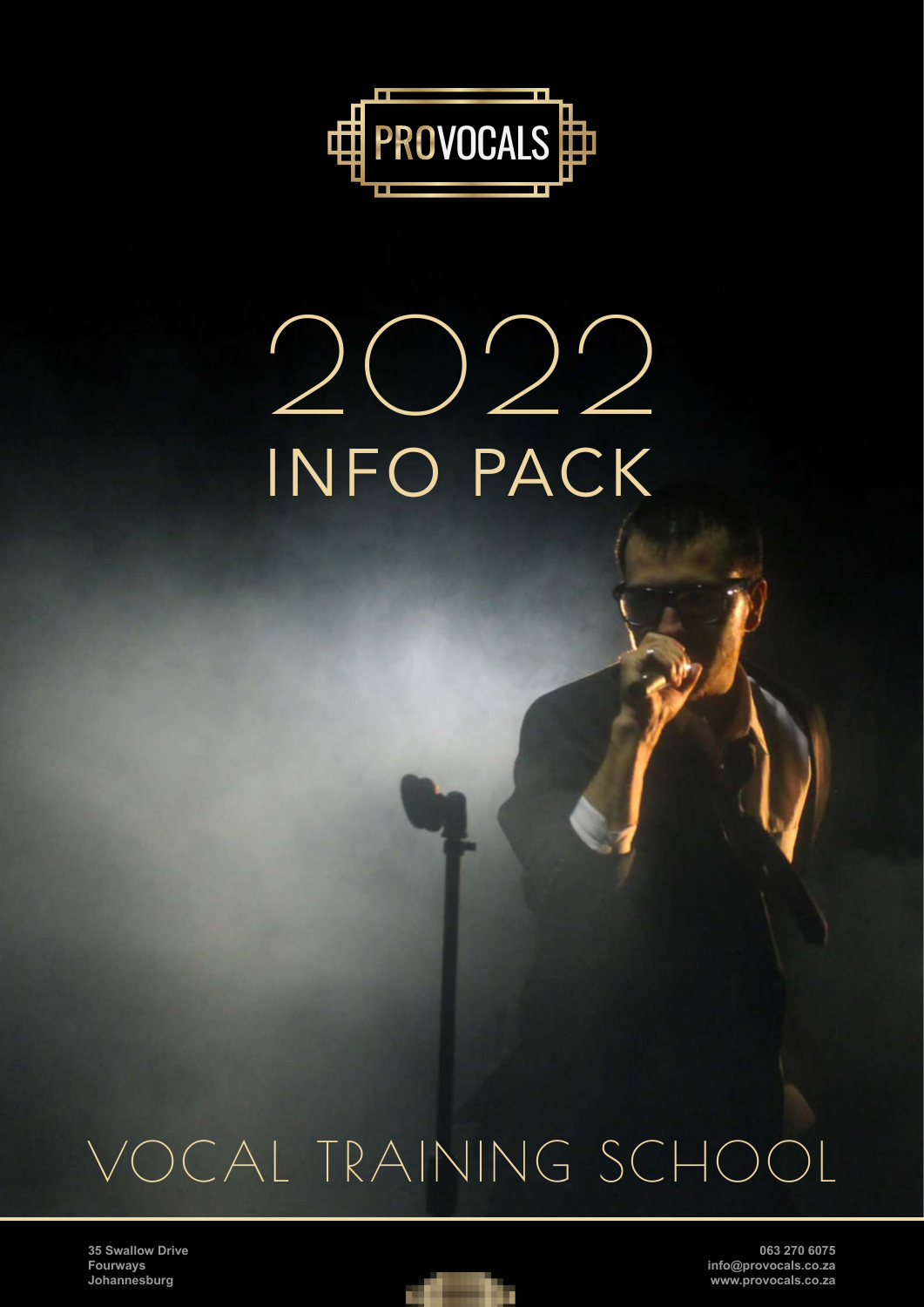

### ProVocals 2022 Info Pack

For any questions or queries, kindly send your request to info@provocals.co.za or What's App 063 270 6075

**35 Swallow Drive Fourways Johannesburg**

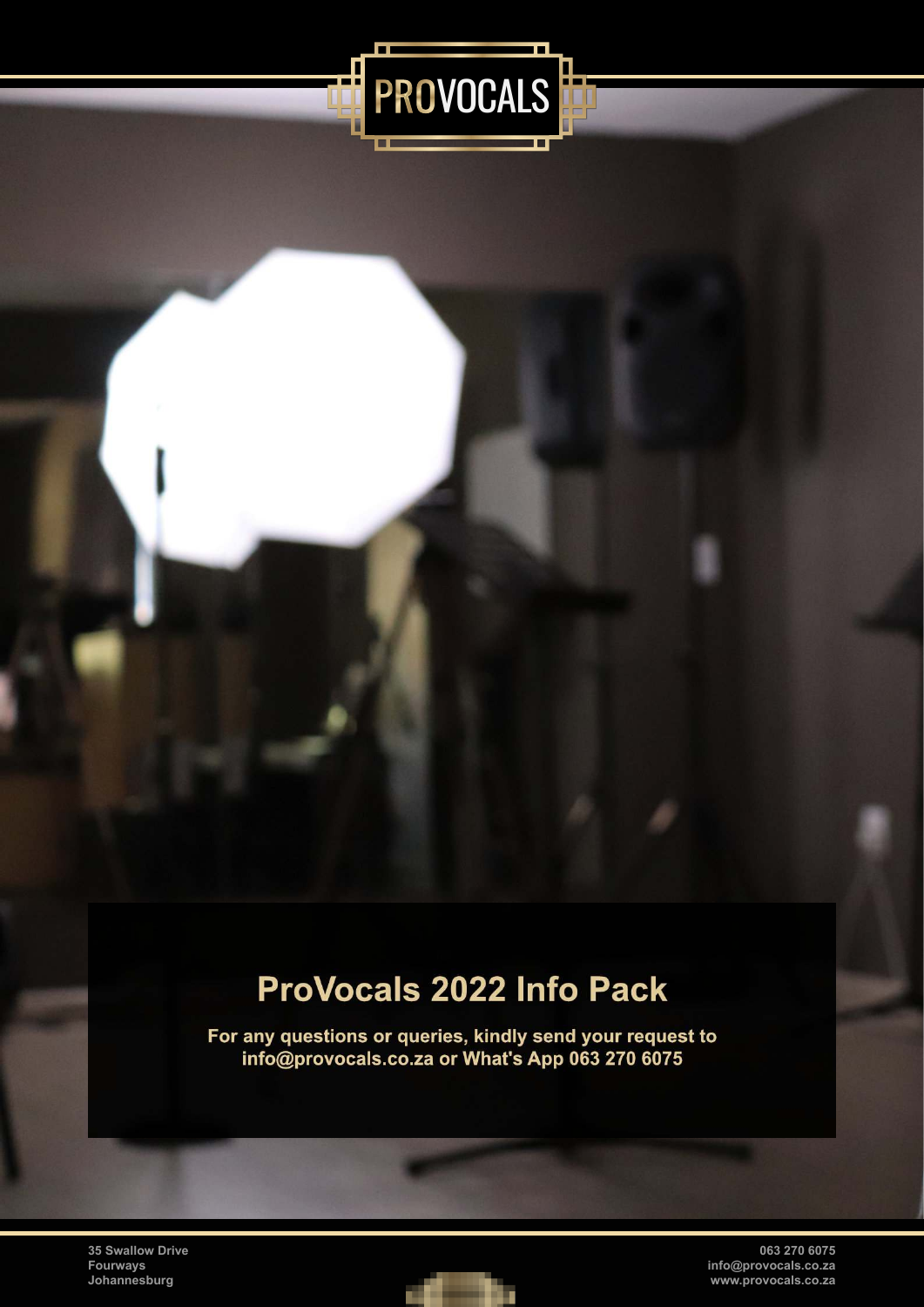

### **Table Of Contents**

| Solo Private Singing Lessons4               |
|---------------------------------------------|
|                                             |
| Once-Off Singing Lessons  6                 |
| Backtrack Sourcing and Editing  6           |
| Rehearsal Music Studio Rental 6             |
|                                             |
| Songwriting and Arrangement 6               |
|                                             |
|                                             |
|                                             |
|                                             |
| <b>ProVocals Terms and Conditions  8</b>    |
|                                             |
| <b>ProVocals Account Payment Policy  9</b>  |
| ProVocals Make-Up Credit Policy  10         |
| ProVocals Communication 11                  |
| <b>ProVocals Communication Channels. 11</b> |

**35 Swallow Drive Fourways Johannesburg**

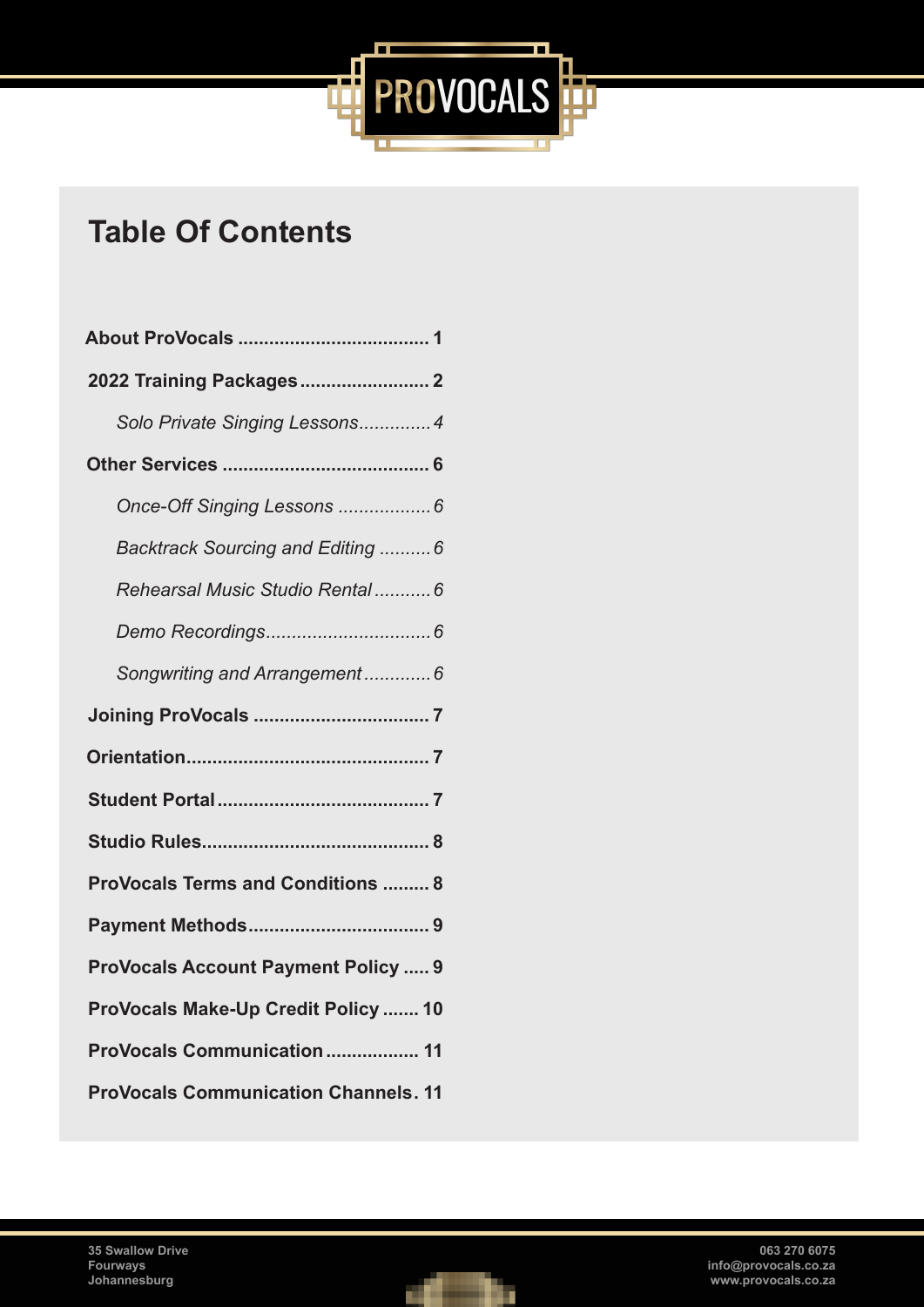#### <span id="page-3-0"></span>**About ProVocals**

Singing in front of an audience can become quite a nerve-wracking experience if you don't have sufficient practical training. Any singer knows the overwhelming anxiety of stage fright before their first live performance. Stage fright is the number one reason why some singers never develop their natural talent.

That is why at ProVocals Vocal Academy, we focus on practical experience. Our training methods are informative and all our students perform on professional industrystandard concert equipment. ProVocals students gain experience and knowledge that will help them overcome stage fright and develop a rich vocal tone.

Our vocal training packages help develop students into confident professional singers. In training, our students learn how to take care of their vocal cords. We teach them how to expand their vocal range and how to develop proper singing habits such as articulation, expression and tone creation and so much more.

At ProVocals, we aim to give our students the full spectrum experience – from backstage to front stage.



**063 270 6075 info@provocals.co.za www.provocals.co.za**

**35 Swallow Drive Fourways Johannesburg**



1

PROVOCALS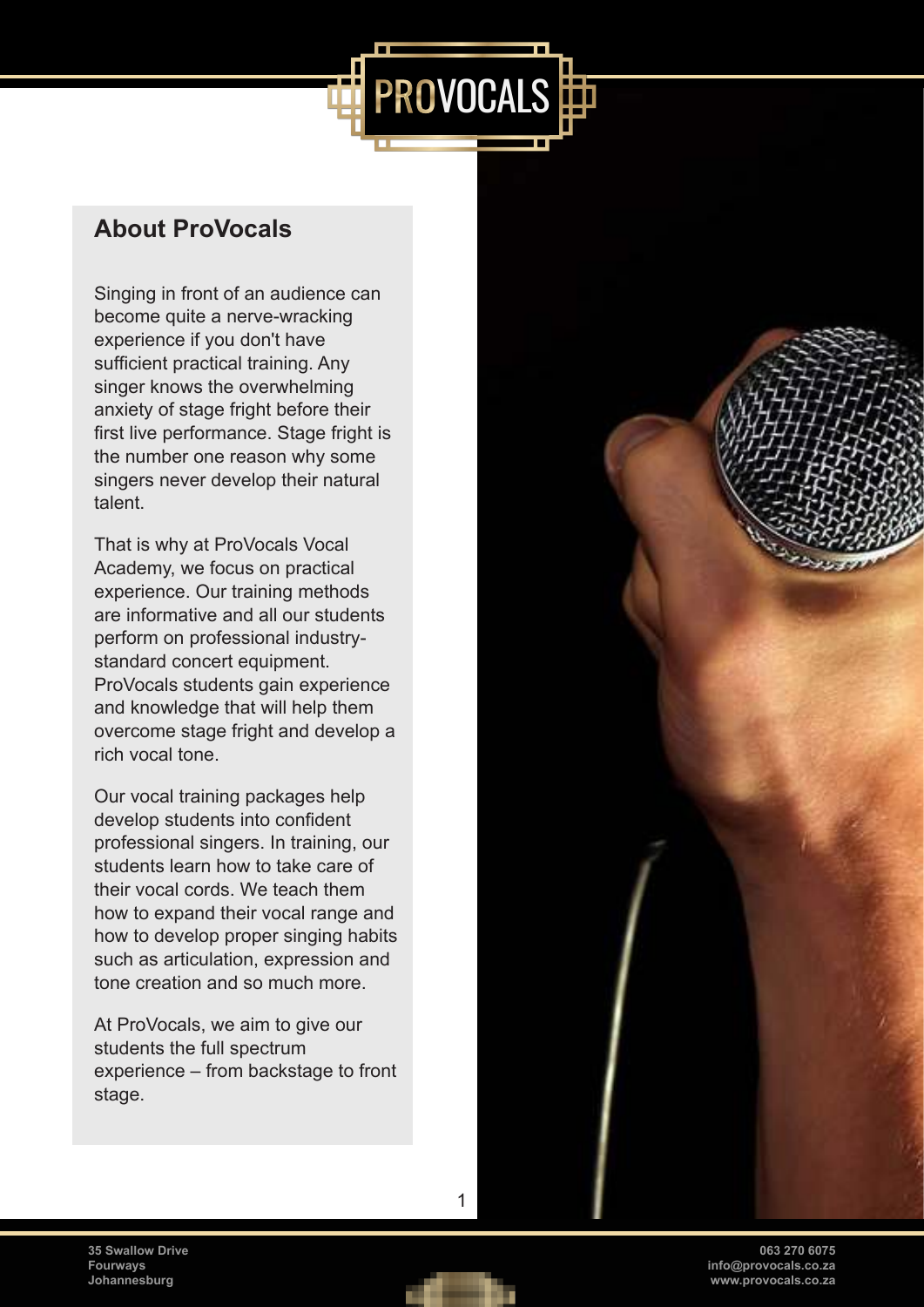

**35 Swallow Drive Fourways Johannesburg**



<span id="page-4-0"></span>PROVOCALS

 $\bullet$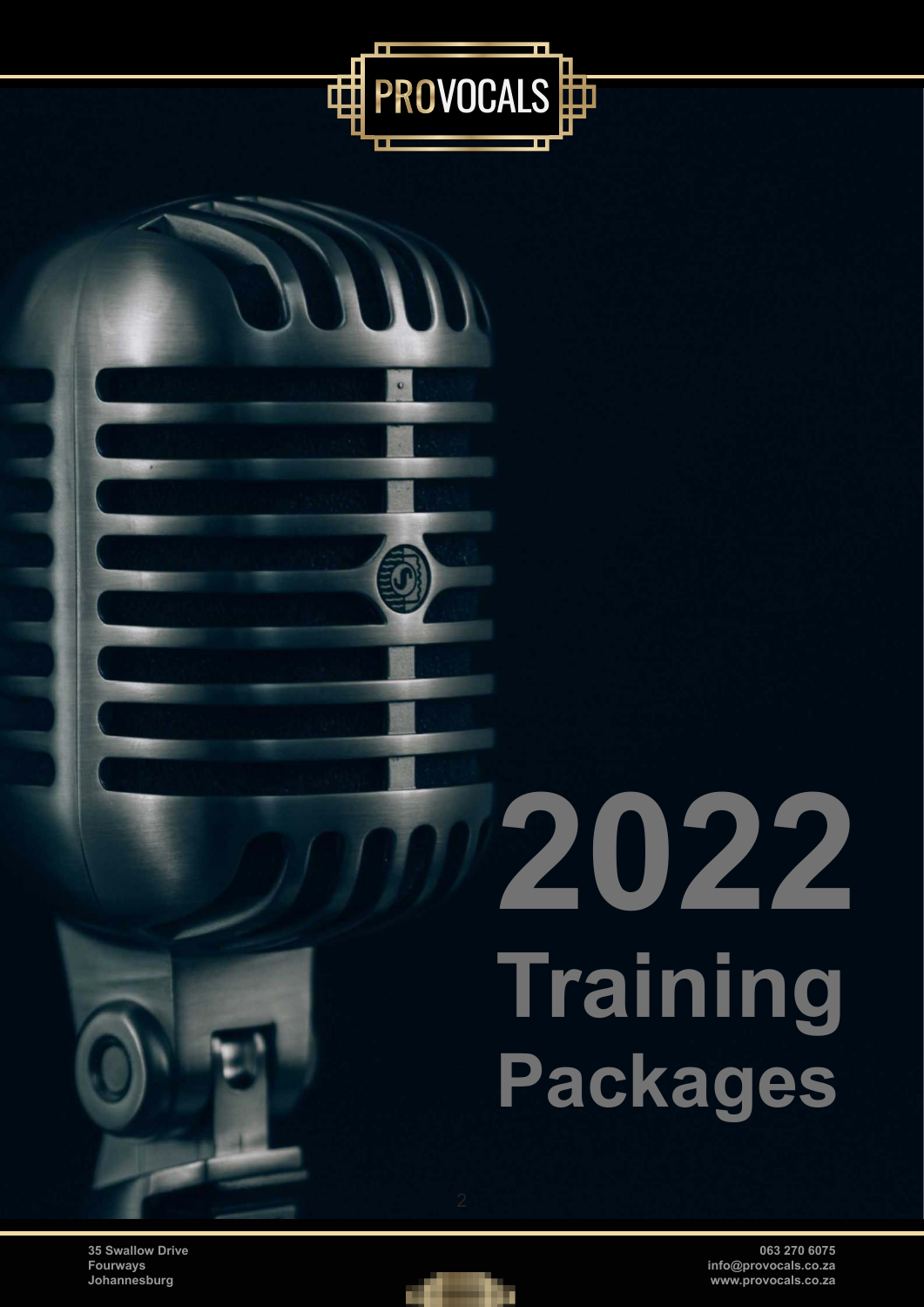

#### **Solo Private Singing Lessons**



#### **Private vocal training for singers**

Our private singing lessons are a great solution for students that would prefer the individual approach to vocal training. Solo students book a default weekly lesson time with their private vocal coach.

The training will be customised for the students' individual vocal needs and the subscription is on a monthly basis until cancelled by the student.

Solo students get access to the online student portal to download their vocal exercises and other resources. Solo private singing lessons are subject to availability.

Solo students are required to bring their own backing tracks to class with a flip folder and lyrics.

#### **Solo Vocal Training Includes**

- Breathing Technique and Exercises
- Vocal Warm-Ups
- Vocal Exercises
- Ear Training
- Working your song
- Vocal Production in your song
- Vocal Health and Welness
- Vocal Warm-downs

#### **Training Information**

- The training is on a monthly subscription agreement until cancelled by the student.
- Maximum 1 student per lesson
- 4 Lessons per month of 1 hour each
- Lesson times will be booked upon registration

#### **Requirements**

- Students must be at least 16 years of age
- Applicants need to pass a vocal assessment to register. You can book a vocal assessment on our website.
- Students must be available during their booking slots

**R1 490** *Per month*

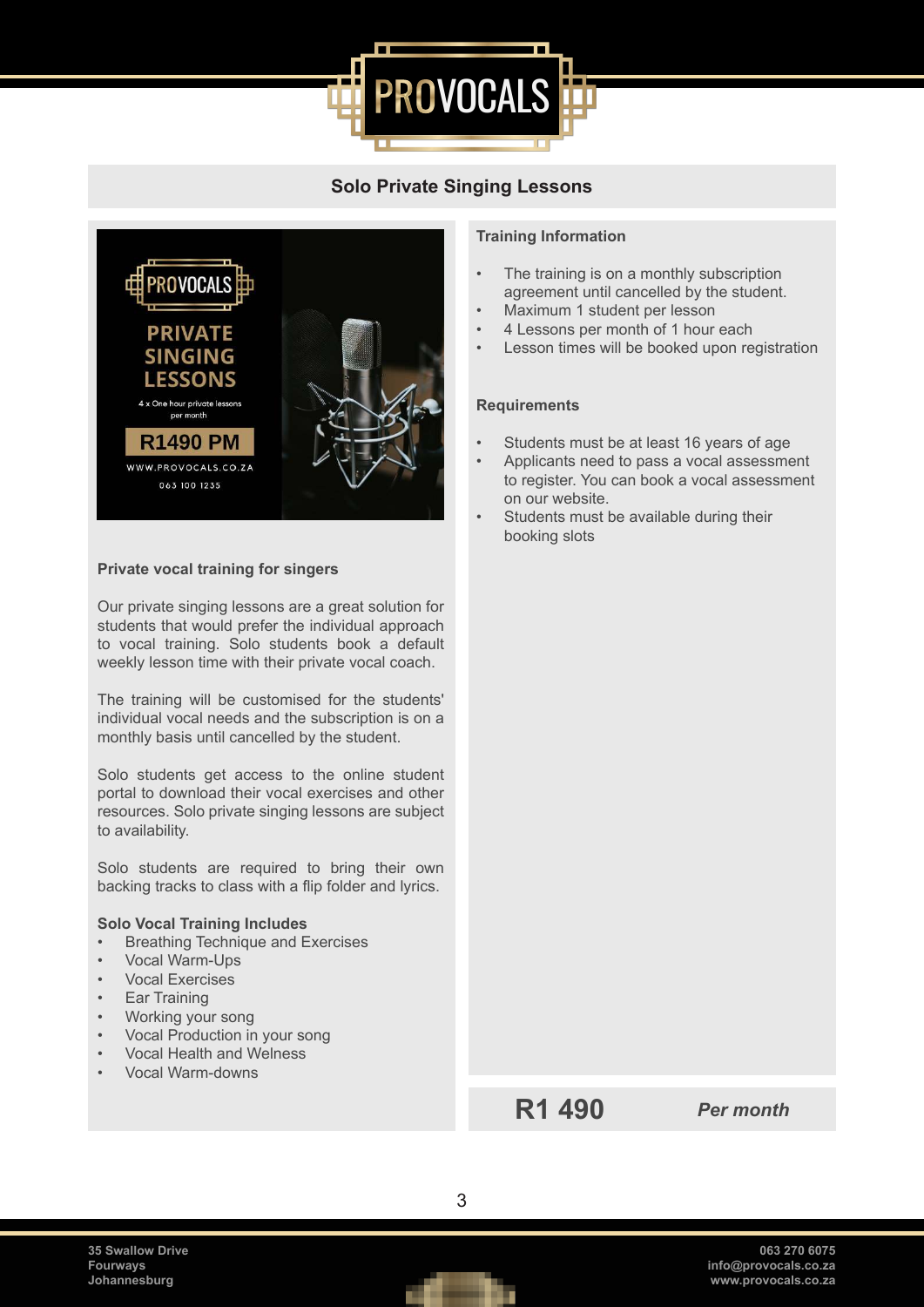<span id="page-6-0"></span>

## **Other Services**

#### **Once-Off Singing Lessons**

Book a once-off singing lesson at our studio in Fourways. Paid upfront.

#### **R 550 Per Hour**

#### **Rehearsal Music Studio Rental Number Backtrack Sourcing and Editing**

ProVocals can help you find the perfect backtrack for your performance. We can also do edits to your favorite backtracks.

**R 300 Per Hour R 150 per track** 

dedicated sound engineer.

We can assist you with recording quality demo's to submit for auditions, productions houses or to use on social media platforms.

Book the ProVocals studio to practice your performances. The studio is 50 square meters and safely situated in Fourways, Johannesburg. The studio includes PA sound equipment and a

#### **Demo Recordings Congress Congress Songwriting and Arrangement**

We can help you create your own original songs – from wiritng lyrics to musical arrangements.

#### Starting from R1200 per song **Starting from R2500 per song**



**35 Swallow Drive Fourways Johannesburg**

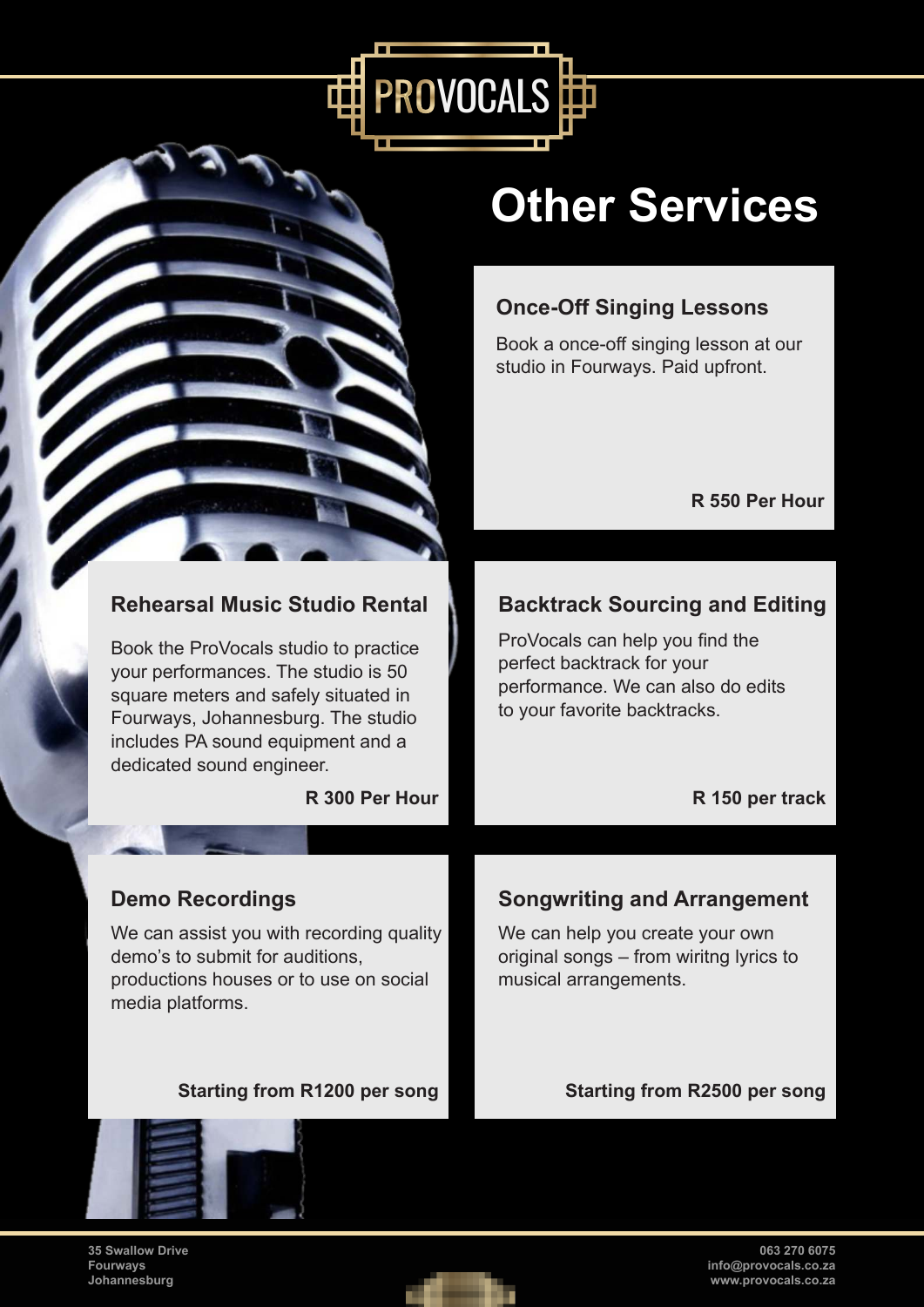

#### **Joining ProVocals**

Students that would like to join ProVocals would need to complete a vocal assessment first. It allows the student to meet the vocal coach and to check out the studio and the equipment. The assessment will take approximately 45 minutes during which we will discuss your training requirements and what we can offer.

We will perform a note recognition test and we will check the students vocal range. We would also like the student to sing a short section of any song of their choice. *\*This is optional for complete beginner singers.* The student is welcome to bring a backtrack or they can sing acapella.

The assessments are be booked online on the ProVocals website at provocals.co.za.

**The initial assessment booking is free of charge. If the student fails to show-up for their assessment a R150 re-booking fee will apply.** This fee includes registration should the student decide to sign up.

*\*Students that sign up in the middle of the month will receive a pro-rata invoice.*

#### **Orientation**

Once a student signed up, they will have their first lesson – which is orientation. During this session we discuss all the important information about your voice and how to take proper care of your vocal cords. We will introduce you to all the training techniques and terminology. It is unlikely that the student will start singing in their orientation lesson. This lesson includes a lot of discussion and explanations. The information shared in this lesson is very important and beneficial to your vocal health.

#### **Student Portal**

Students receive access to the ProVocals student portal. Login details will be emailed once the registration is complete. Students can use the student portal to:

- Cancel and book lessons
- Manage their make-up credits
- View their lesson calendar
- Read school emails
- View their account balance
- Download class content (Vocal exercises, lyrics etc.)
- Read latest school news
- Update their details

**35 Swallow Drive Fourways Johannesburg**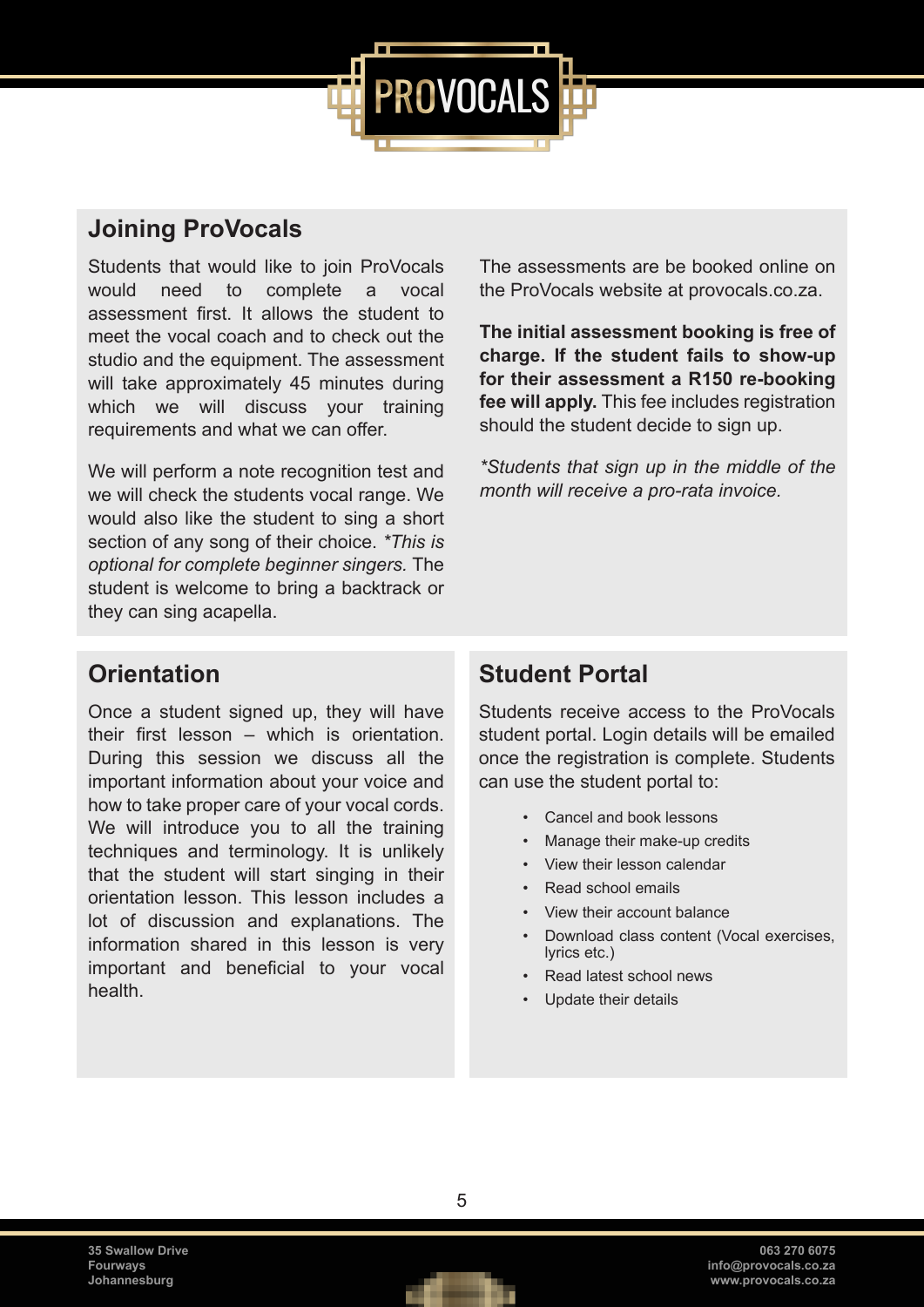

#### <span id="page-8-0"></span>**Studio Rules**

- No food is allowed in the studio.
- There are no food or drinks allowed around any of the electrical equipment or musical instruments.
- The studio operates on a hourly schedule. Kindly ensure you are on time as we cannot allow bookings to overlap.
- Late students will train for the remainder of their booking slot.
- The studio is closed on public holidays and for two weeks in December.
- Students that are early for their lesson should wait outside the studio until their lesson starts. Kindly do not disrupt any active lessons.
- Kindly keep the studio neat and clean. Place your used cups in the dustbin and tidy up your area when you leave.

#### **ProVocals Terms and Conditions**

- Anyone entering the ProVocals premises does so at their own risk. ProVocals and its staff will not be held liable for any damages or injuries.
- ProVocals reserves the right of admission at all times.
- All lessons, bookings and services are subject to availability.
- Any damages to ProVocals equipment will be for the students' account.
- No one, except registered students, is allowed around the pianos, musical equipment or on the studio rehearsal floor.
- Only registered students are allowed to handle musical equipment.
- All students and the public is required to park on the parking bays outside the property and they do so at their own risk.
- No equipment or property of ProVocals Vocal Academy is allowed to leave the studio under any circumstances.
- Any damages or vandalism to ProVocals property or equipment will lead to the immediate dismissal of the student and their guests.
- ProVocals require a full calendar month notice if a student wish to leave the school.
- The school is closed on public holidays and for 2 weeks in December.

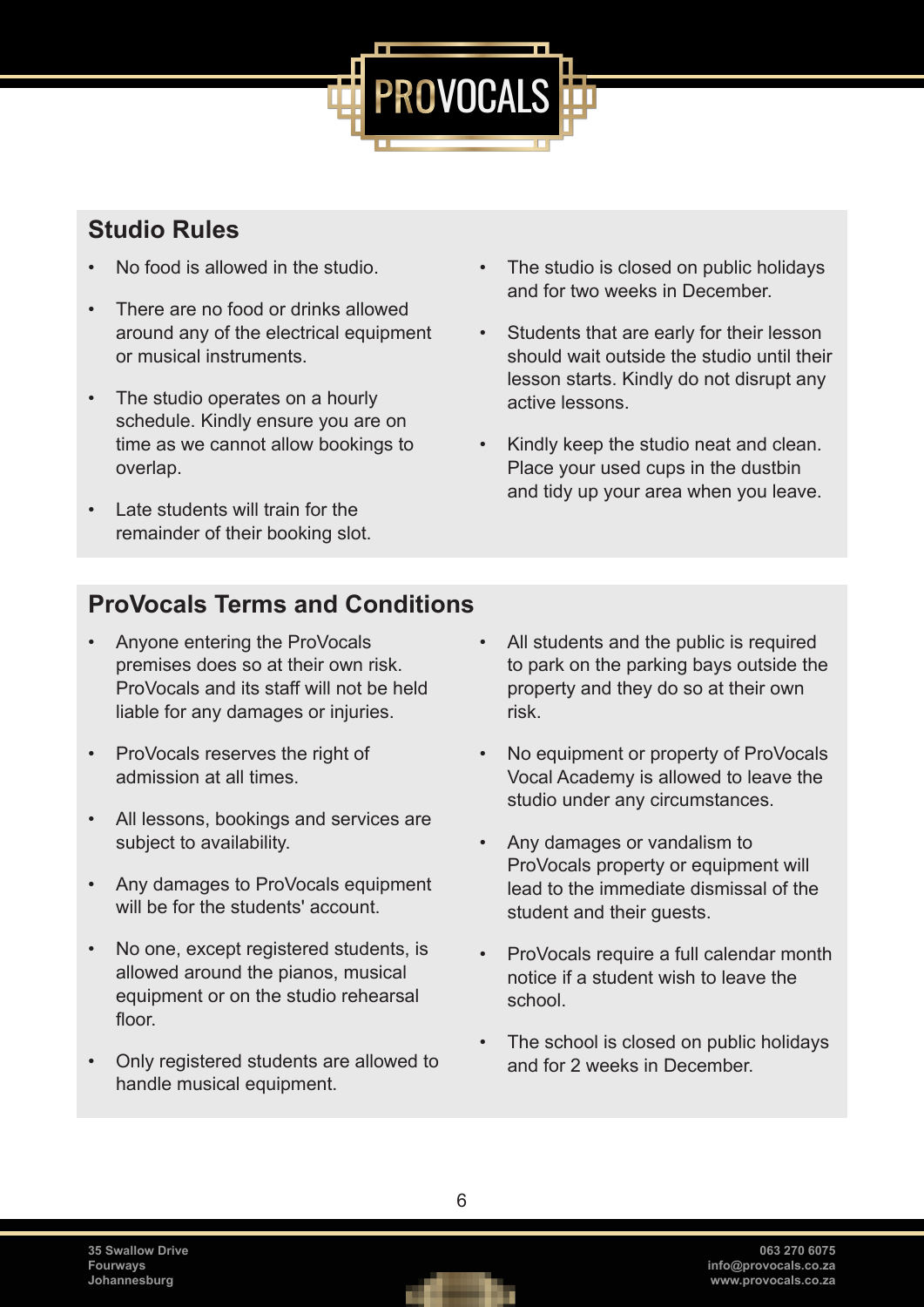

#### <span id="page-9-0"></span>**ProVocals Account Payment Policy**

- Students will receive their invoice on the 25th of each month which is due before the 1st of the following month.
- Account payments can be made cash, via EFT, debit or credit cards.
- Accounts that are not settled by the 7th of the month will be closed. The student will be regarded as resigned and their booking spot will become available to other students.
- There will be no training without upfront payment.
- We do not offer any refunds for lessons that were missed or for lessons that cannot be attended.
- If a student resigns from the school their account will be closed and all outstanding make-up credits will be forfeit.
- Any outstanding account balances will reflect until settled.
- December is a full payable month. Students that don't settle their December invoice will be considered resigned and will forfeit all make-up credits and lesson slots.

#### **Payment Methods**

Students can pay for their invoices via the following payment methods:

- EFT Bank Transfer (Send proof of payment to info@provocals.co.za)
- Online payments at https://pay.yoco.com/provocals-vocal-academy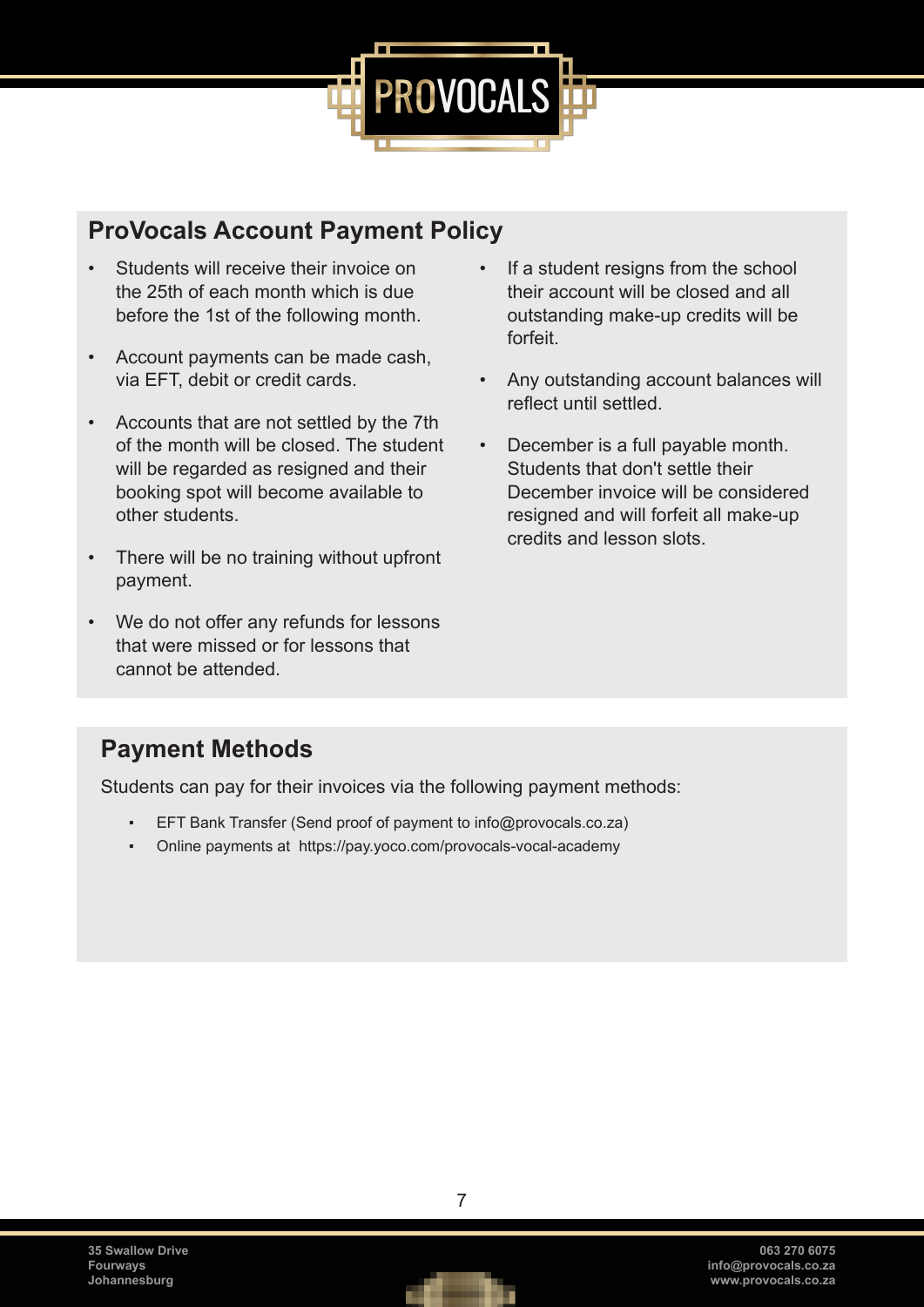

#### <span id="page-10-0"></span>**ProVocals Make-Up Credit Policy**

- Students that cannot attend their lesson will be marked as absent unless they can provide a doctors sick note.
- Make-up credits will be issued automatically if the vocal coach is absent due to illness.
- Make-up credits will be issued automatically if the school have to close due to government regulations.
- Lessons that are on a public holiday will receive a make-up credit. The school is closed on public holidays.
- Students will receive make-up credits for the two week December holiday period. December credits will carry over to the next year.
- Any accumulated make-up credits expire after 60-days without notification. Students are responsible for booking their make-up lessons before their credits expire.
- Please use your make-up credits before you plan to leave the school – all make-up credit balances reset once a student resigns.
- Make-up credits are not transferrable; they have no cash value and cannot be refunded.
- Make-Up credits cannot be used to pay for your next months' lessons. Make-up credits are strictly only valid to book a make- up lesson within 60-days.
- Make-up credits cannot replace your default lesson bookings.
- An automated system manages the make-up credits. Admin is unable to adjust make-up credit balances because it revokes auto-tracking of credit expiry dates.
- The last week in a 5-week month will be opened up for make-up credit bookings.
- ProVocals admin will attempt to create open-lesson slots for make-up credits every week. Please check your student portal calendar regularly to book your credits.

**35 Swallow Drive Fourways Johannesburg**

8